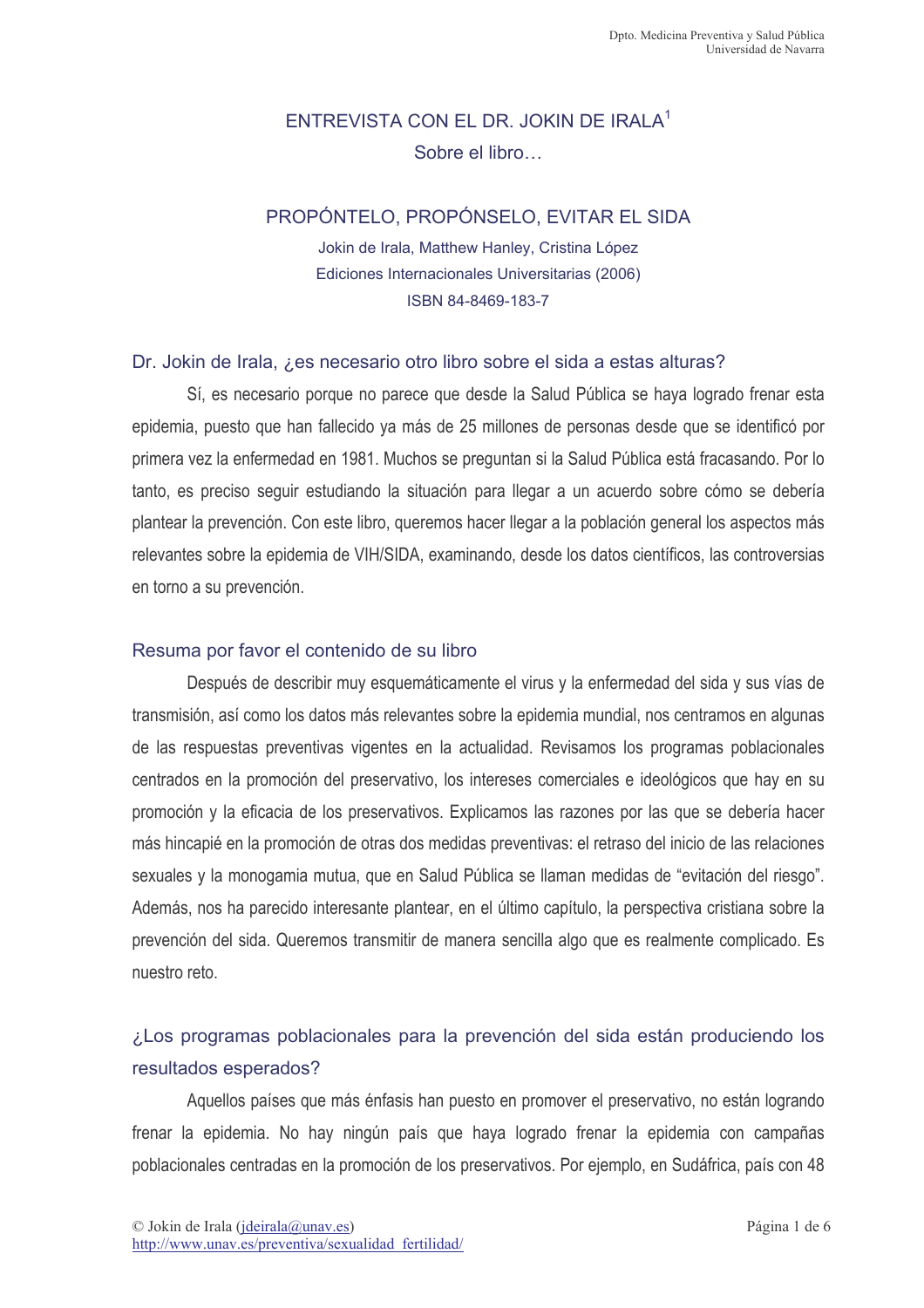millones de habitantes, se distribuyeron en 2004 alrededor de 450 millones de preservativos, pero la epidemia sigue descontrolada. Por el contrario, países como Uganda, Zimbabwe y Kenia sí han logrado frenar la epidemia porque han tomado en serio la promoción poblacional de las medidas de "evitación del riesgo": el retraso del inicio de las relaciones sexuales y la monogamia mutua.

#### ¿A qué se debe esta aparente paradoja?

Una de las explicaciones que se está valorando es la de la "compensación de riesgo". En Salud Pública, se habla de "compensación del riesgo" cuando una medida preventiva más bien "tecnológica" o "biomédica" reduce la percepción de riesgo de la población y como consecuencia, empeoran o se abandonan otros comportamientos preventivos básicos. Al final, el riesgo supera el efecto beneficioso teóricamente asociado a la medida tecnológica. Por ejemplo, el aumento paradójico de cáncer de piel en personas con un mayor uso de cremas de protección solar tiene que ver con este fenómeno de la compensación de riesgo: la sensación de estar protegido por la crema solar puede llevar a una persona a tomar demasiadas horas de sol. De una manera semejante, la excesiva confianza en los preservativos, presentados como si fuesen totalmente eficaces, ha incitado a muchos a tener relaciones sexuales en cualquier circunstancia de edad y riesgo sin preocuparse de la posibilidad de ser infectados por el virus.

# Pero si el preservativo tiene un efecto protector ¿cómo puede su uso acabar aumentando el riesgo de infección?

Si las campañas de promoción de preservativos se hacen sin dar una información integral (explicando su eficacia y la importancia de los comportamientos de "evitación del riesgo"), pueden acabar transmitiendo una falsa idea de seguridad absoluta. Esta falsa idea de seguridad puede incitar a que los jóvenes inicien antes sus relaciones sexuales; por lo que pasarían de tener un riesgo nulo a tener el riesgo de infección propio de los usuarios del preservativo. Y quienes optasen por tener relaciones más arriesgadas (por ejemplo, con un mayor número de parejas) pasarían a tener un mayor riesgo de infección a pesar de utilizar preservativos, porque esta sexualidad más arriesgada aumenta la probabilidad de contagio por encima del grado de protección del preservativo, que en ningún caso alcanza el 100%. Muchas personas han pasado, por lo tanto, de tener un riesgo nulo o bajo a tener un riesgo mayor porque el comportamiento de riesgo final supera la probabilidad protectora del preservativo.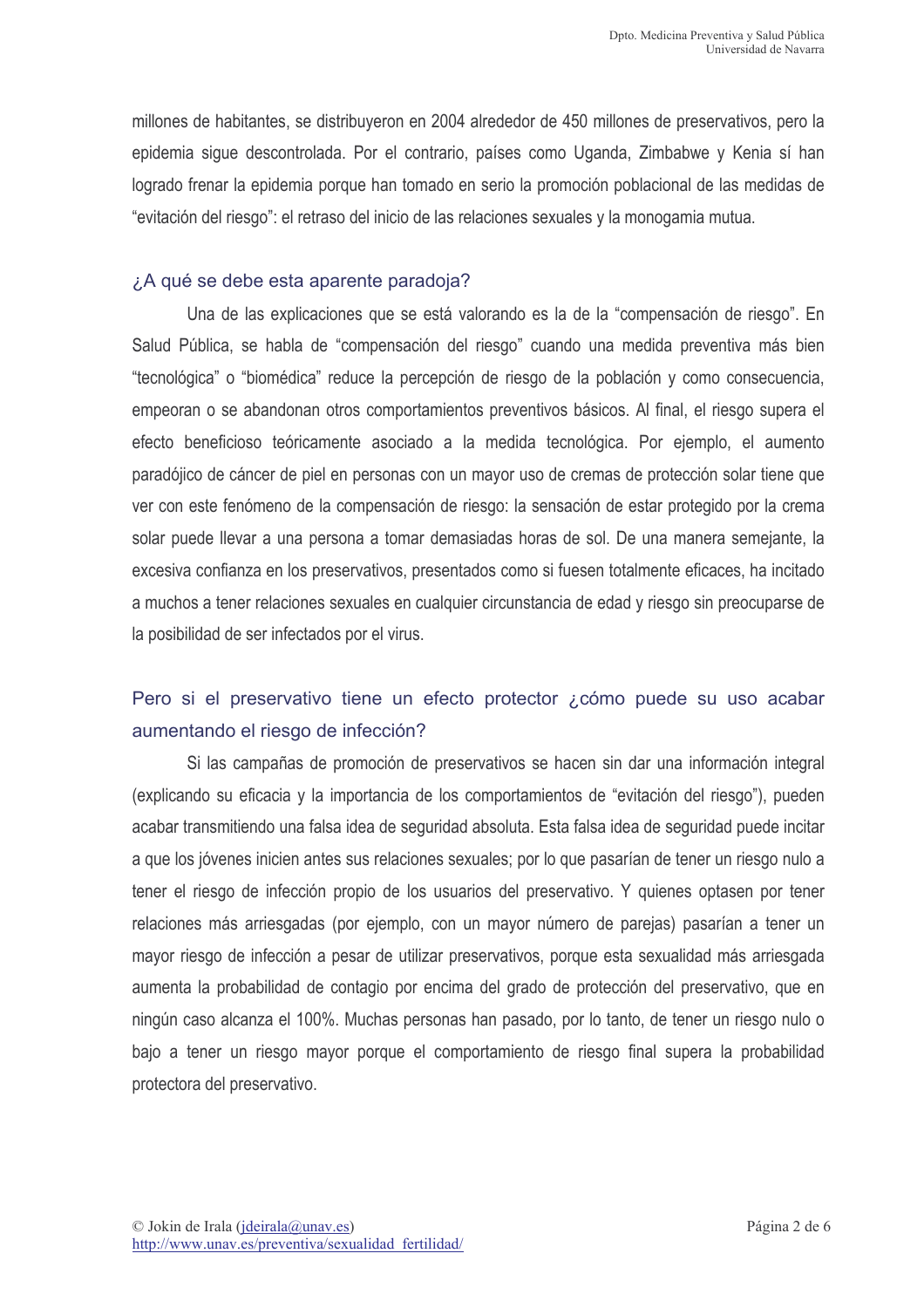¿Esto es un problema de la medicina preventiva o también de otras instancias? No parece que se deba a una falta de recursos porque se invierten miles de millones de dólares en diferentes campañas.

Lo que está sucediendo con la medicina preventiva en el caso del sida es similar a los grandes problemas de Salud Pública de nuestros tiempos. Epidemias como las de la obesidad, la diabetes, las enfermedades cardiovasculares, las infecciones de transmisión sexual, los accidentes de tráfico o el abuso de sustancias en jóvenes resultan mucho más peligrosas que otros problemas que reciben más atención en algunos medios de comunicación. Lo característico de estas epidemias, incluida la del sida, es que se pueden prevenir y corregir con cambios del comportamiento. Esto es menos costoso que los tratamientos médicos o las cirugías, pero exige un autocontrol por parte de los jóvenes y los adultos. Además, es complicado conseguir cambios concretos en la población si no hay un acuerdo y un esfuerzo común entre las autoridades sanitarias, educativas, culturales y los medios de comunicación de un país para hacer un esfuerzo real, que no quede en una mera declaración de intenciones. Sin embargo, todo esto es posible, como se está demostrando en algunos lugares con el tabaco.

### ¿Qué relación existe entre las medidas de evitación del riesgo que usted ha descrito antes y el enfoque "ABC" de prevención del sida?

Las medidas que he citado antes son los componentes "A" y "B" de la estrategia "ABC", que ha sido avalada por numerosos científicos de todo el mundo en la revista The Lancet en 2004. Se afirma, en primer lugar, que la abstinencia (retrasar el inicio de las relaciones sexuales) es el único método seguro para evitar el contagio (este es el componente "A"); que si no fuera posible, en segundo lugar se debería recomendar a la población que mantenga relaciones sexuales mutuamente monógamas ("B"); y solamente en tercer lugar debería advertirse, a quienes deciden libremente asumir mayores riesgos, que el preservativo (componente "C") puede reducir pero nunca eliminar del todo el riesgo de contagio. A pesar de que esta estrategia está reconocida científicamente, da la impresión de que hay un auténtico pánico en parecer "moralizante" al difundirla entre la población, de tal modo que muchas de las autoridades citadas antes se limitan a anunciar que "el preservativo protege de las infecciones".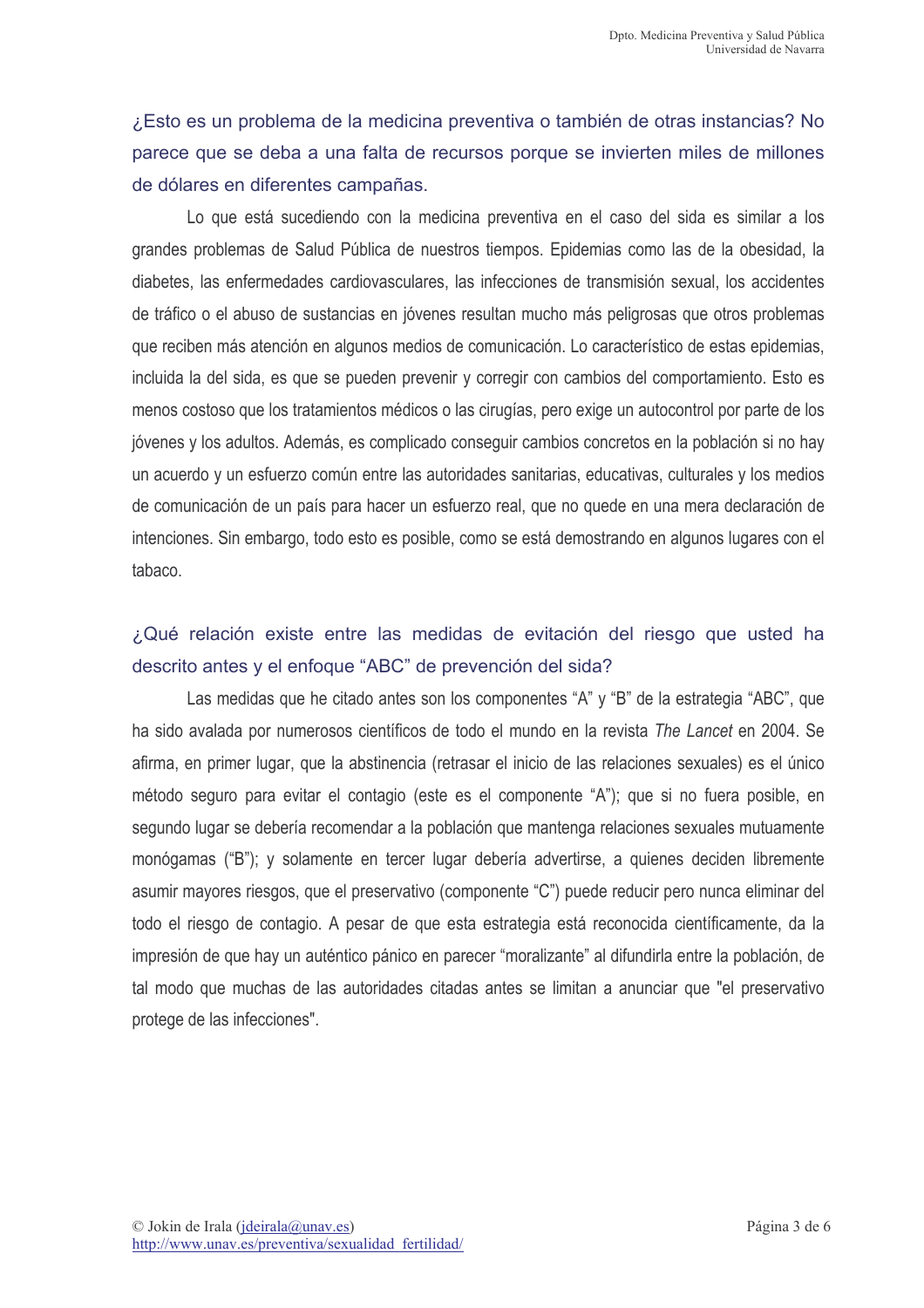# ¿Qué sentido tiene un capítulo sobre "la perspectiva cristiana" en un libro con un planteamiento científico sobre la prevención del sida?

Tiene sentido porque es habitual que las campañas de promoción de preservativos se acompañen de otras, más o menos solapadas, contra la Iglesia católica por su postura ante los preservativos. Considerábamos importante explicar que la postura de la Iglesia no está, de ninguna manera, en contradicción con los datos científicos. No hay ningún país que haya logrado frenar la epidemia del sida con políticas centradas exclusivamente en la promoción del preservativo. Por el contrario, los únicos países que de momento lo han logrado, han basado sus campañas en las recomendaciones del retraso del inicio de relaciones sexuales entre jóvenes y de la monogamia mutuamente fiel entre los adultos que tienen relaciones sexuales. La Iglesia lleva mucho tiempo proponiendo esto desde el convencimiento, por revelación y tradición, de que es la manera de vivir la sexualidad más conforme con la naturaleza humana y por lo tanto con la felicidad de cualquier ser humano

#### ¿Cree usted que los cristianos son conscientes del acierto de la Iglesia?

Creo que no siempre lo son y es posible que más de una persona haya podido desanimarse al creer que la Iglesia pudiera ser responsable de muchas muertes dada su postura ante el preservativo. Por eso es importante explicar que la Iglesia católica realiza sus propuestas desde otra concepción de la sexualidad humana, que uno es libre de aceptar o no. Y que precisamente sus propuestas salvan millones de vidas en todo el mundo porque consisten en evitar la infección del sida y no en reducir el riesgo, como ocurre con el preservativo. También es reconfortante para el cristiano constatar que los datos empíricos confirman que este enfoque ha logrado frenar la epidemia en los lugares donde se ha tenido en cuenta.

# Algunos tienen mucha esperanza en conseguir la extensión de tratamientos antirretrovirales más económicos a los países en vías de desarrollo

Sin duda esto sería bueno, es una cuestión de solidaridad y de justicia. Cada año, millones de personas alcanzan las fases finales de la enfermedad, añadiéndose a los que ya están siendo tratados. Pero, aunque se abaraten los costes de los tratamientos, si la prevención no resulta eficaz en "cerrar el grifo" de las nuevas infecciones, no parece que sea económicamente sostenible el tratamiento de todos los que lo necesitarán.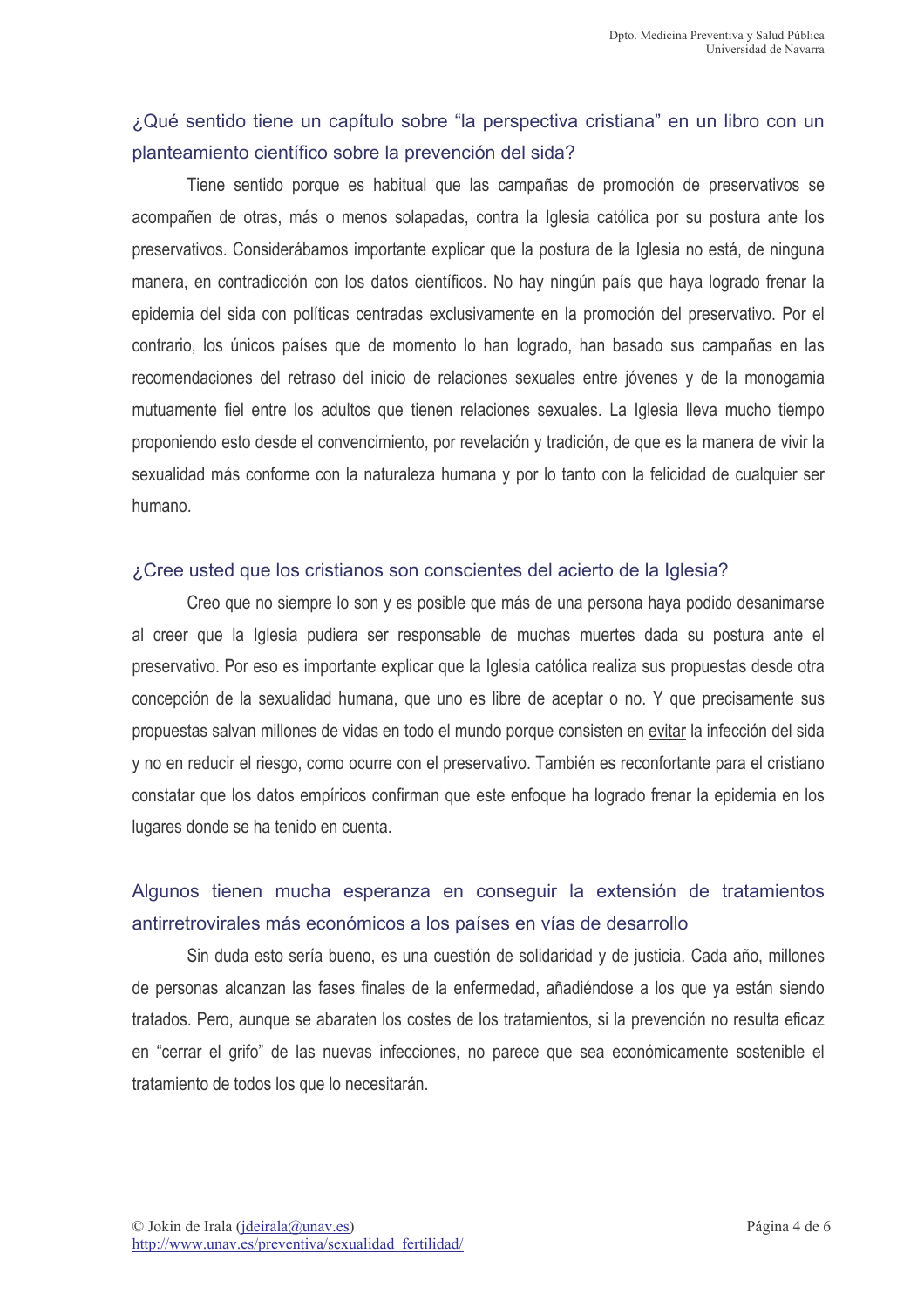# ¿Se ha hecho algún esfuerzo para llevar y dar a conocer al mundo el éxito de la estrategia "ABC" en países como Uganda, Zimbabwe o Kenia?

Realmente no se ha hecho un esfuerzo suficiente para propagar o aplicar esta estrategia en otros lugares y más bien se observa una tendencia a "camuflar" estos éxitos. Por ejemplo, el informe ONUSIDA 2005 cita que en estos países, donde se está controlando la epidemia, "es probable que los cambios del comportamiento havan contribuido a estas tendencias", deiando al lector con la duda de a qué "cambio del comportamiento" se refiere exactamente. Algunos dicen que lo del "ABC" no funciona, pero esto es como afirmar que no está demostrado que dejar de fumar evita los problemas producidos por el tabaco.

# ¿Hay alguna evidencia de que ideologías o intereses económicos estén influyendo en el abordaje y en la forma de dar respuesta a esta pandemia?

Quizá sea una pregunta más propicia para un sociólogo o para un economista. Aunque haya personas que crean de buena fe en el preservativo, parece que el interés económico que hay detrás de vender un producto como el preservativo, que es "de usar y tirar" (hay que comprar uno para cada acto sexual), es evidente para cualquiera. Es difícil mantenerse objetivo con estas circunstancias comerciales. Se venden millones de preservativos cada día en el mundo. A esto hay que añadir que algunos movimientos ideológicos tienen cierta resistencia a aceptar aquellos mensajes de la Salud Pública que pudieran interpretarse como "moralizantes".

# ¿Qué importancia tienen aspectos como la moral o la antropología en la resolución de este problema?

En principio, todo lo que acabo de exponer no tiene necesariamente que ver, al menos directamente, con una antropología determinada. Hay evidencias científicas claras de que los componentes "A" (retrasar el inicio de las relaciones sexuales) y "B" (mantener relaciones sexuales mutuamente monógamas) son cruciales para frenar la epidemia del sida. Son recomendaciones que se deberían dar a cualquiera, sea cual sea su ideología o creencia, porque siempre es preferible evitar una infección mortal que reducir su riesgo. Y la antropología que tiene una visión de la sexualidad centrada en la persona propone precisamente eso; porque considera que la sexualidad es una dimensión humana que permite manifestar la entrega y la donación interpersonal, en el seno de un compromiso estable e indisoluble entre un varón y una mujer, y que está unida al origen de la vida. En este sentido podemos decir que para quienes comparten esta visión de la sexualidad es reconfortante, o como mínimo "interesante", ver que, efectivamente, es una visión que beneficia a la